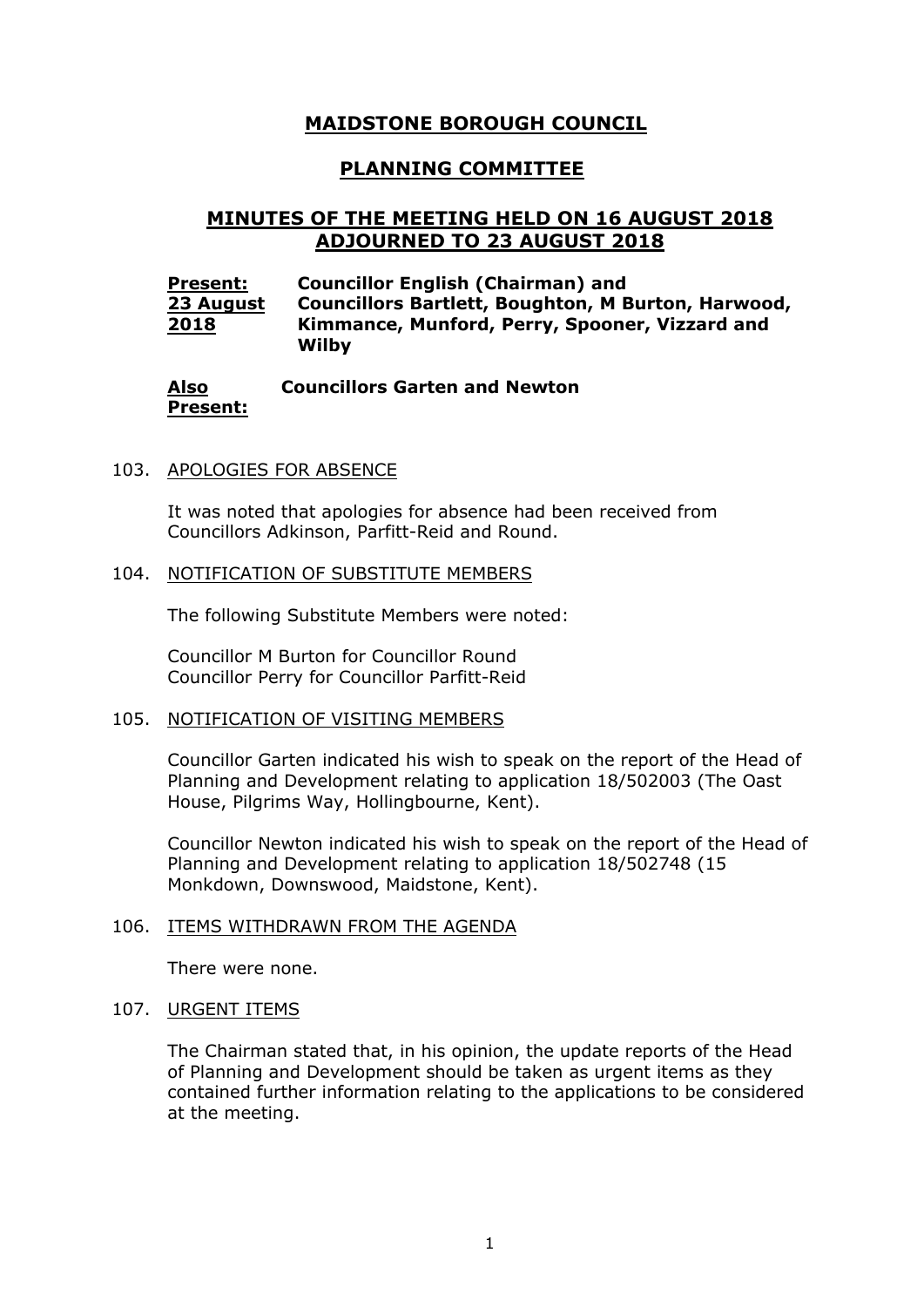### 108. DISCLOSURES BY MEMBERS AND OFFICERS

Councillor Wilby reiterated that he had an Other Significant Interest in the report of the Head of Planning and Development relating to application 17/503237 (J B Garage Doors, Straw Mill Hill, Tovil, Maidstone, Kent) by virtue of being a Trustee of the Hayle Place Nature Reserve which would benefit from S106 funding if the application was approved. Councillor Wilby said that he would leave the room when the application was discussed.

Councillor Wilby also said that, with regard to the report of the Head of Planning and Development relating to application 18/502287 (Tovil Quarry Site, Straw Mill Hill, Tovil, Maidstone, Kent), he was a Member of Tovil Parish Council, but he had not participated in the Parish Council's discussions on the application, and intended to speak and vote when it was considered.

### 109. EXEMPT ITEMS

**RESOLVED:** That the report of the Head of Planning and Development relating to the Enforcement Tracker be taken in private as proposed.

110. 18/502287 - APPROVAL OF RESERVED MATTERS FOLLOWING OUTLINE APPLICATION 15/505441/OUT FOR A RESIDENTIAL DEVELOPMENT OF UP TO 108 DWELLINGS WITH ASSOCIATED VEHICULAR ACCESS FROM STRAW MILL HILL (APPEARANCE, LANDSCAPING, LAYOUT AND SCALE BEING SOUGHT) - TOVIL QUARRY SITE, STRAW MILL HILL, TOVIL, MAIDSTONE, KENT

The Chairman and Councillor Wilby stated that they had been lobbied.

The Committee considered the report and the urgent update report of the Head of Planning and Development.

**RESOLVED:** That the reserved matters be approved subject to the conditions set out in the report, as amended by the urgent update report, and the additional condition and informative set out in the urgent update report.

Voting: 11 – For 0 – Against 0 – Abstentions

111. 17/504412 - DEMOLITION OF STORAGE BUILDINGS AND ERECTION OF 5 DETACHED DWELLINGS, 2 CAR PORTS FOR PLOTS 1 AND 5, AND 2 TWO BAY CAR PORTS FOR THE EXISTING HOUSE AND BARN CONVERSION APPROVED UNDER 14/505872/FULL - IDEN GRANGE, CRANBROOK ROAD, STAPLEHURST, TONBRIDGE, KENT

All Members except Councillors M Burton, Munford and Spooner stated that they had been lobbied.

The Committee considered the report and the urgent update report of the Head of Planning and Development.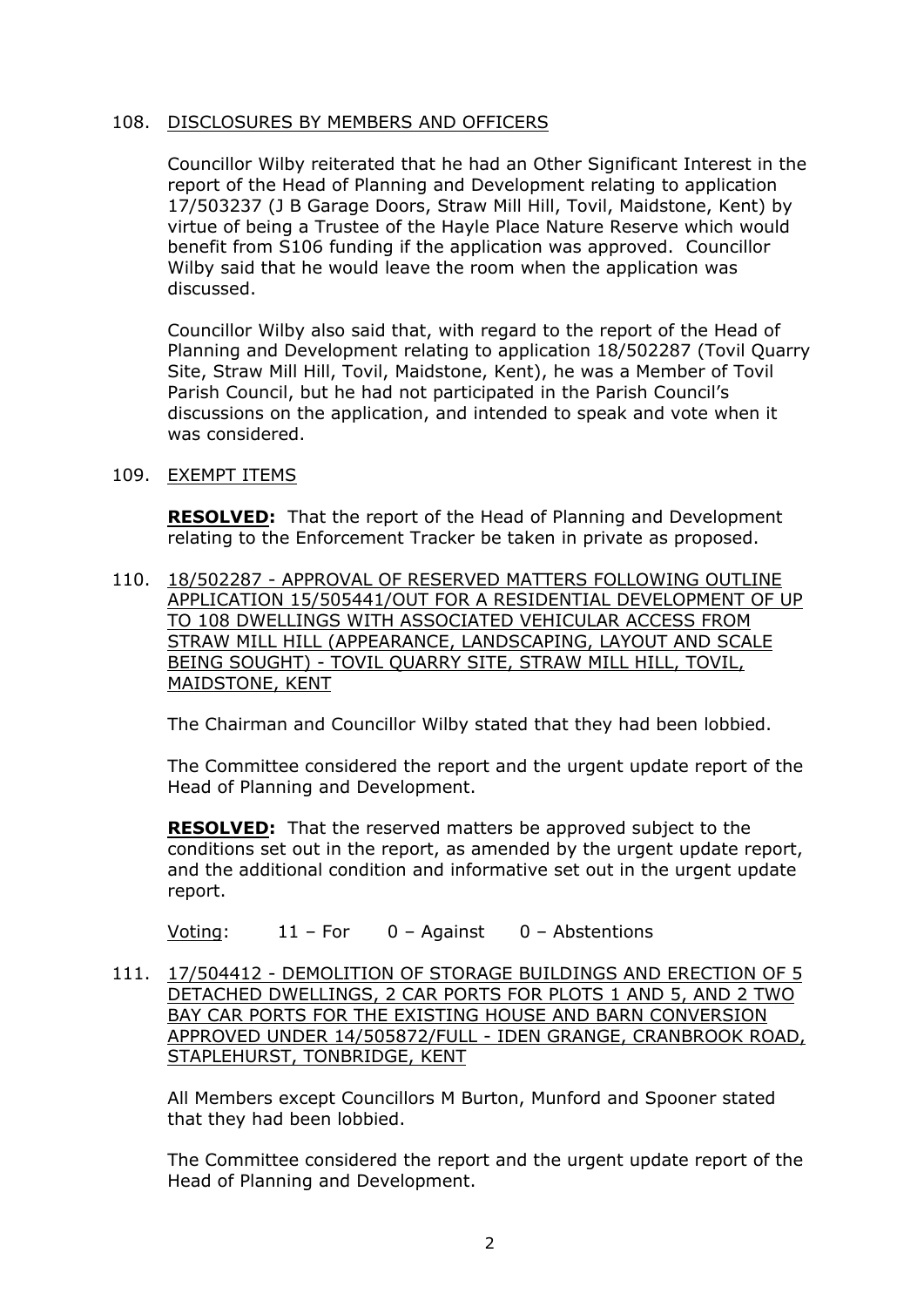The Principal Planning Officer advised the Committee that since the preparation of the report, further information had come to light which confirmed that the buildings on the site were still in use which meant that the Vacant Building Credit in terms of affordable housing provision would not apply.

Councillor Buller of Staplehurst Parish Council and Mr Court, for the applicant, addressed the meeting.

Contrary to the recommendation of the Head of Planning and Development, the Committee agreed to refuse permission. In making this decision, Members felt that the proposal due to its residential design, scale, massing and location will have a harmful, incongruous and urbanising visual impact on the open countryside and the local landscape area, which cannot be adequately overcome by landscaping. As such the proposal is contrary to policies DM1 and SP17 of the Maidstone Borough Local Plan and policy PW2 of the Staplehurst Neighbourhood Plan. Members also felt that the proposal fails to result in any significant environmental improvement to this brownfield site and is not in a sustainable location, nor can it reasonably be made more accessible. The site due to its isolated location, lack of public transport provision and dependency upon the car, demonstrates that this proposal is an unsustainable form of development. As such the proposal is contrary to policy DM5 of the Maidstone Borough Local Plan.

**RESOLVED:** That permission be refused for the following reasons:

- 1. The proposal due to its residential design, scale, massing and location will have a harmful, incongruous and urbanising visual impact on the open countryside and the local landscape area, which cannot be adequately overcome by landscaping. As such the proposal is contrary to policies DM1 and SP17 of the Maidstone Borough Local Plan and policy PW2 of the Staplehurst Neighbourhood Plan.
- 2. The proposal fails to result in any significant environmental improvement to this brownfield site and is not in a sustainable location, nor can it reasonably be made more accessible. The site due to its isolated location, lack of public transport provision and dependency upon the car, demonstrates that this proposal is an unsustainable form of development. As such the proposal is contrary to policy DM5 of the Maidstone Borough Local Plan.

Voting: 11 – For 0 – Against 0 - Abstentions

112. 17/503237 - OUTLINE APPLICATION FOR ERECTION OF RESIDENTIAL DEVELOPMENT PROVIDING UP TO 18 UNITS AND PROVISION OF PARKING SPACES. ACCESS AND SCALE BEING SOUGHT, WITH REMAINING ISSUES TO BE DETERMINED AS RESERVED MATTERS - J B GARAGE DOORS, STRAW MILL HILL, TOVIL, MAIDSTONE, KENT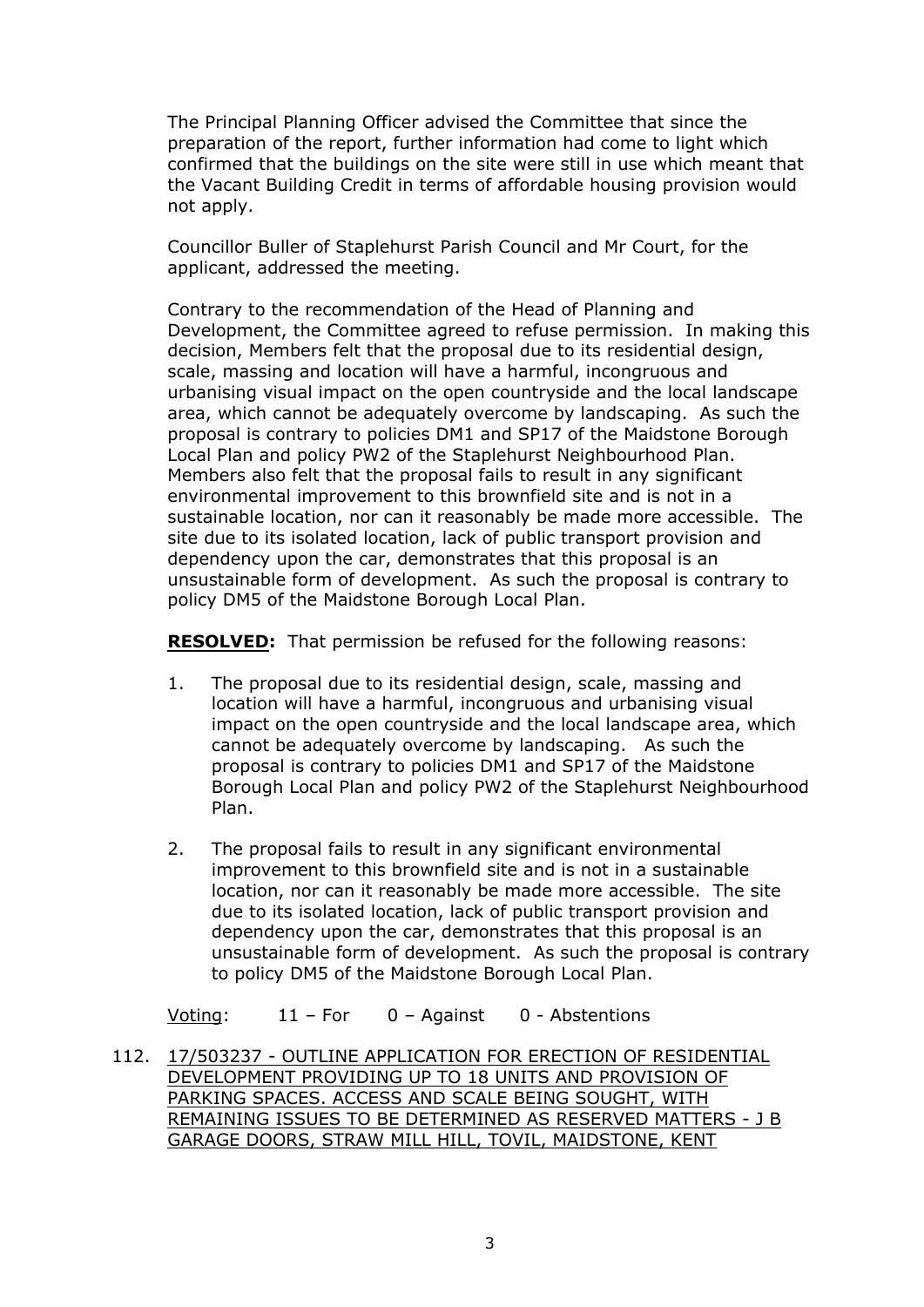Having disclosed an Other Significant Interest, Councillor Wilby left the meeting when this application was discussed.

The Chairman said that apologies for non-attendance at the meeting had been received from Tovil Parish Council and also from Councillor Mortimer who had called-in the application for consideration by the Committee.

The Committee considered the report of the Head of Planning and Development.

The Senior Planning Officer advised the Committee that she wished to amend recommended condition 22 and to add a condition as follows:

#### Condition 22 (Highway Works) (amended)

No dwellings hereby approved shall be occupied until such time as the highways works to extend the pedestrian links around the site entrance as shown on approved plan 2016-024v9-PropBlock received on 18.07.2018 have been secured and constructed in full as part of a S278 under an agreement with KCC Highways.

Reason: In the interests of highway safety.

#### Additional Condition (Enhancement of Biodiversity)

The development hereby approved shall not commence above slab level until details for a scheme for the enhancement of biodiversity on the site shall have been submitted to and approved in writing by the Local Planning Authority. The scheme shall consist of the enhancement of biodiversity through integrated methods into the design and appearance of the extension by means such as swift bricks, bat tubes or bricks. The development shall be implemented in accordance with the approved details and all features shall be maintained thereafter.

Reason: To protect and enhance the ecology and biodiversity on the site in the future.

#### **RESOLVED:** That subject to:

- (a) The prior completion of a legal agreement in such terms as the Head of Legal Partnership may advise to provide for the Heads of Terms set out in the report; AND
- (b) The conditions and informatives set out in the report, as amended by the Senior Planning Officer at the meeting, and the additional condition proposed by the Senior Planning Officer at the meeting,

the Head of Planning and Development be given delegated powers to grant outline permission and to be able to settle or amend any necessary Heads of Terms and conditions in line with the matters set out in the recommendation and as resolved by the Planning Committee.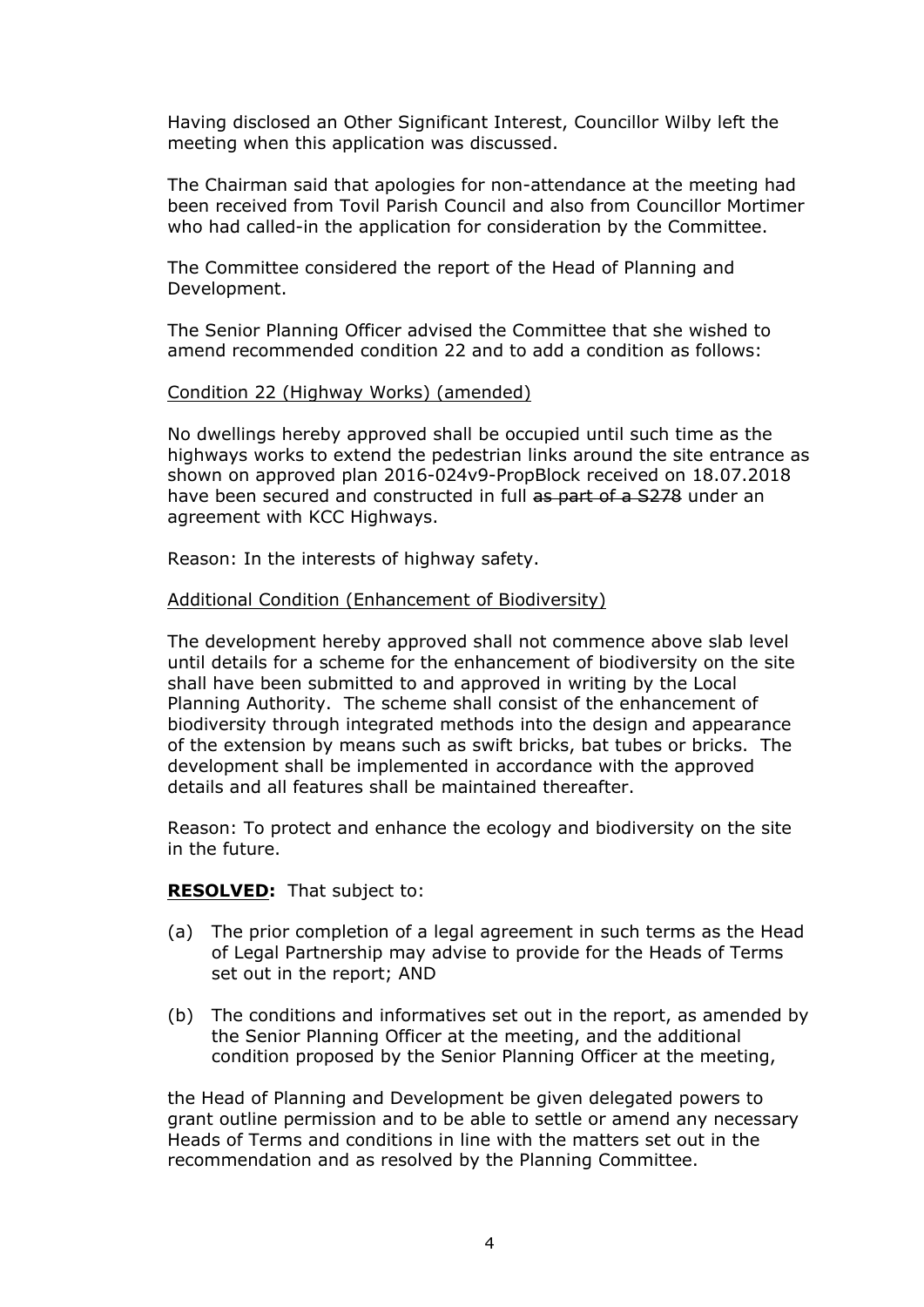Voting: 10 – For 0 – Against 0 – Abstentions

### 113. 18/501471 - ERECTION OF A COVERED DRY STORE (RE-SUBMISSION OF 17/505103/FULL) - MID KENT ROOFING YARD, FORSTAL LANE, HARRIETSHAM, KENT

The Chairman and Councillors Bartlett, Boughton, M Burton, Kimmance, Munford, Perry, Spooner and Wilby stated that they had been lobbied.

The Committee considered the report of the Head of Planning and Development.

Ms Wallace, an objector, and Councillor Powell, on behalf of Harrietsham Parish Council, addressed the meeting.

Contrary to the recommendation of the Head of Planning and Development, the Committee agree to refuse permission. In making this decision, Members felt that the proposal, due to its height, scale, prominence and permanence will have an adverse and detrimental visual impact upon the surrounding open countryside and foreground and setting of the nearby Area of Outstanding Natural Beauty. The proposal also fails to satisfactorily integrate into the local landscape. As such the proposal is contrary to policies DM1, DM30, DM37 and SP17 of the Maidstone Borough Local Plan.

**RESOLVED:** That permission be refused for the following reason:

The proposal, due to its height, scale, prominence and permanence will have an adverse and detrimental visual impact upon the surrounding open countryside and foreground and setting of the nearby Area of Outstanding Natural Beauty. The proposal also fails to satisfactorily integrate into the local landscape. As such the proposal is contrary to policies DM1, DM30, DM37 and SP17 of the Maidstone Borough Local Plan.

Voting: 10 – For 0 – Against 1 – Abstention

114. 18/503001 - PROPOSED INFILL EXTENSION TO EXISTING AUTOMOTIVE REPAIR FACILITY - BOXMEND INDUSTRIAL ESTATE, CAVALLINO BUILDING, BIRCHOLT ROAD, MAIDSTONE, KENT

The Committee considered the report of the Head of Planning and Development.

**RESOLVED:** That permission be granted subject to the conditions set out in the report.

Voting: 11 – For 0 – Against 0 – Abstentions

115. 18/502003 - CHANGE OF USE OF PART OF AN AREA OF EXISTING GARDEN TO ACCOMMODATE TWO SHEPHERD'S HUTS PROVIDING HOLIDAY LET ACCOMMODATION - THE OAST HOUSE , PILGRIMS WAY, HOLLINGBOURNE, KENT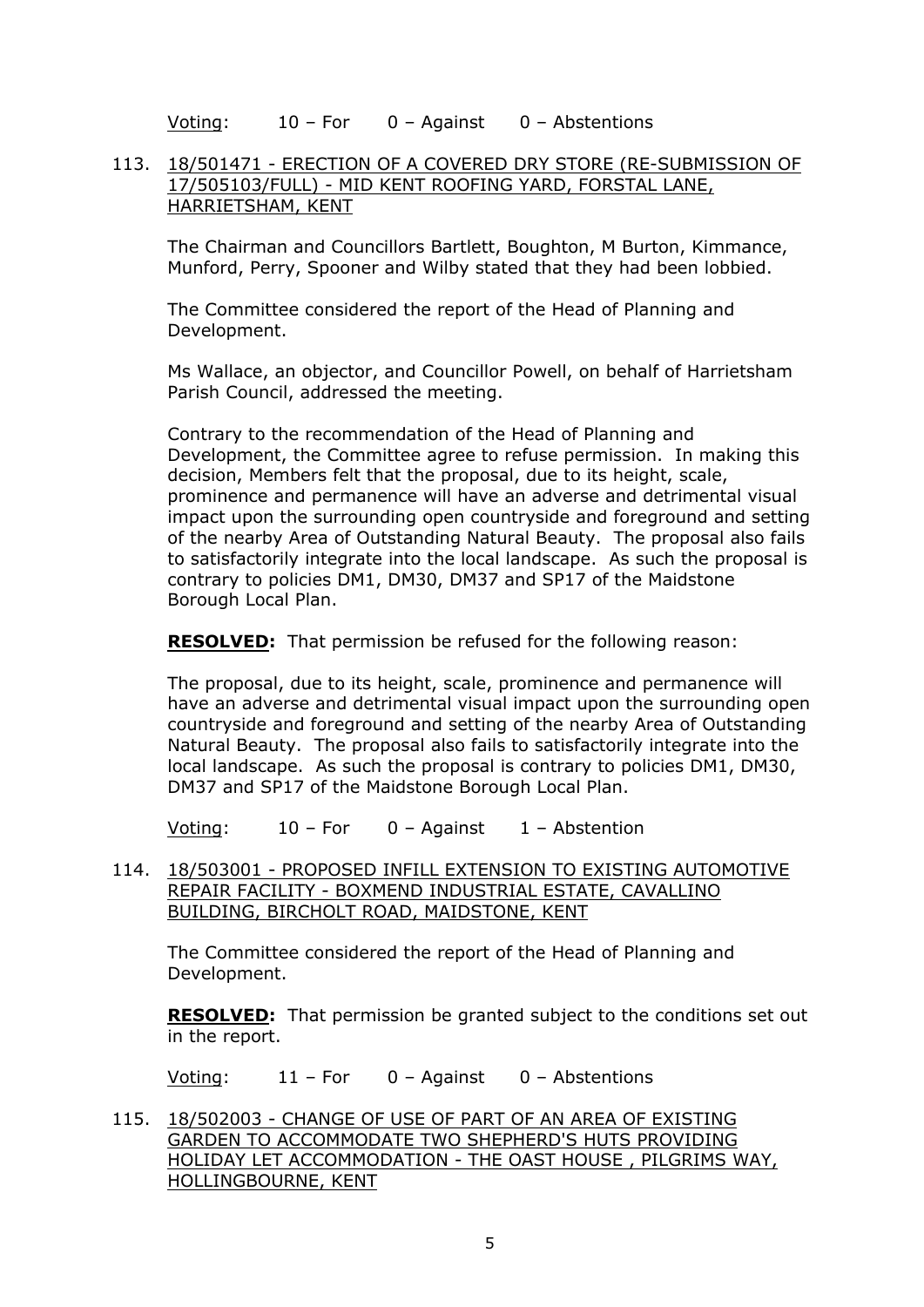All Members except Councillor Perry stated that they had been lobbied.

The Committee considered the report and the urgent update report of the Head of Planning and Development.

Mr Findlay, an objector, Mr Court, for the applicant, and Councillor Garten (Visiting Member) addressed the meeting.

**RESOLVED:** That permission be granted subject to the conditions and informative set out in the report and the additional condition set out in the urgent update report.

Voting: 11 – For 0 – Against 0 – Abstentions

### 116. 18/502748 - DEMOLITION OF EXISTING OUTBUILDING AND CONSTRUCTION OF A TWO BEDROOM ATTACHED HOUSE - 15 MONKDOWN, DOWNSWOOD, MAIDSTONE, KENT

All Members except Councillors Perry and Vizzard stated that they had been lobbied.

The Committee considered the report of the Head of Planning and Development.

Having stated that his mother owned a property, where he stayed, opposite the proposal site, Councillor Boughton exercised his right to make representations and then left the meeting when the application was discussed.

Councillor Newton (Visiting Member) addressed the meeting. It was noted that Councillor Fairhurst who was registered to speak on this application on behalf of Downswood Parish Council had been detained elsewhere.

**RESOLVED:** That permission be granted subject to the conditions and informative set out in the report.

Voting: 7 – For 3 – Against 0 – Abstentions

117. 18/501236 - VARIATION OF CONDITION 32 (RETAIL OPENING HOURS) OF PERMISSION 14/0828 - THE REDEVELOPMENT OF LAND SOUTH OF ASHFORD ROAD FOR RESIDENTIAL DEVELOPMENT COMPRISING THE ERECTION OF 113/114 DWELLINGS, INTERNAL ACCESS ROAD, LANDSCAPED PUBLIC OPEN SPACE, A LAP, A CONVENIENCE STORE AND HIGHWAYS WORKS TO ASHFORD ROAD. CONDITION 32 TO READ "THE RETAIL USE HEREBY PERMITTED SHALL ONLY OPEN TO CUSTOMERS WITHIN THE FOLLOWING TIMES: 0700 TO 2200 MONDAY TO SUNDAY, INCLUDING PUBLIC AND BANK HOLIDAYS" - LAND SOUTH OF ASHFORD ROAD, HARRIETSHAM, MAIDSTONE, KENT

All Members except Councillor M Burton stated that they had been lobbied.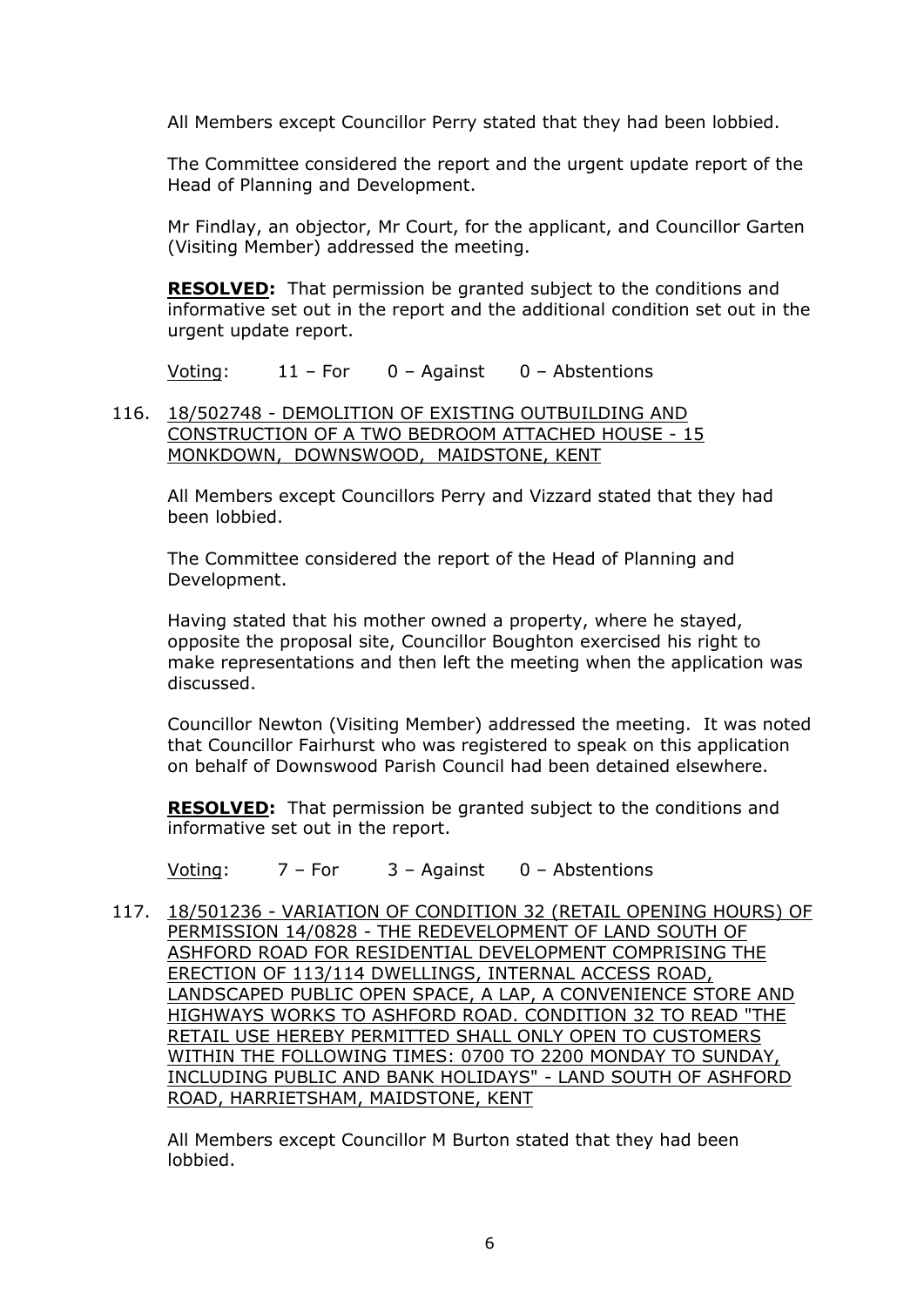The Committee considered the report of the Head of Planning and Development.

Councillor Dean of Harrietsham Parish Council addressed the meeting.

**RESOLVED:** That permission be granted subject to the conditions and informatives set out in the report.

Voting: 8 – for 0 – Against 3 – Abstentions

118. APPEALS LIST

The Committee considered the report of the Head of Planning and Development setting out details of an appeal decision relating to case number ENF/17/500611 (Acers Place, Lenham Road), which had been received since the last meeting. The Major Projects Manager advised the Committee that the enforcement notice had been upheld, but the time period for compliance had been extended from three to twelve months from the decision date.

**RESOLVED:** That the report be noted.

### 119. DEFERRED ITEMS

17/503291 - ERECTION OF 6 NO. LIGHTWEIGHT COMMERCIAL/INDUSTRIAL UNITS - THE PACKHOUSE, QUEEN STREET, PADDOCK WOOD, TONBRIDGE, KENT

The Major Projects Manager said that the Officers were addressing the reasons for deferral, but were still awaiting a Certificate B from the applicant.

17/503237 - OUTLINE APPLICATION (SOME MATTERS RESERVED) FOR DEMOLITION OF EXISTING BUILDINGS, AND CESSATION OF COMMERCIAL USE ON SITE; ERECTION OF RESIDENTIAL DEVELOPMENT PROVIDING 18 NO. UNITS, OF WHICH 12 X 1 BED AND 6 X 2 BED. PROVISION OF 16 PARKING SPACES/2 DISABLED SPACES AND 4 VISITOR SPACES. ACCESS, LAYOUT AND SCALE BEING SOUGHT - J B GARAGE DOORS, STRAW MILL HILL, TOVIL, MAIDSTONE, KENT

See Minute 112 above.

17/504412 – DEMOLITION OF STORAGE BUILDINGS AND ERECTION OF 5 DETACHED DWELLINGS, 2 CAR PORTS FOR PLOTS 1 AND 5, AND 2 TWO BAY CAR PORTS FOR THE EXISTING HOUSE AND BARN CONVERSION APPROVED UNDER 14/505872/FULL - IDEN GRANGE, CRANBROOK ROAD, STAPLEHURST, TONBRIDGE, KENT

See Minute 111 above.

18/501158 - PROVISION OF NEW FARM ACCESS TO KNOXBRIDGE FARM FROM THE A229, INCLUDING LANDSCAPING, CROSSING OVER STREAM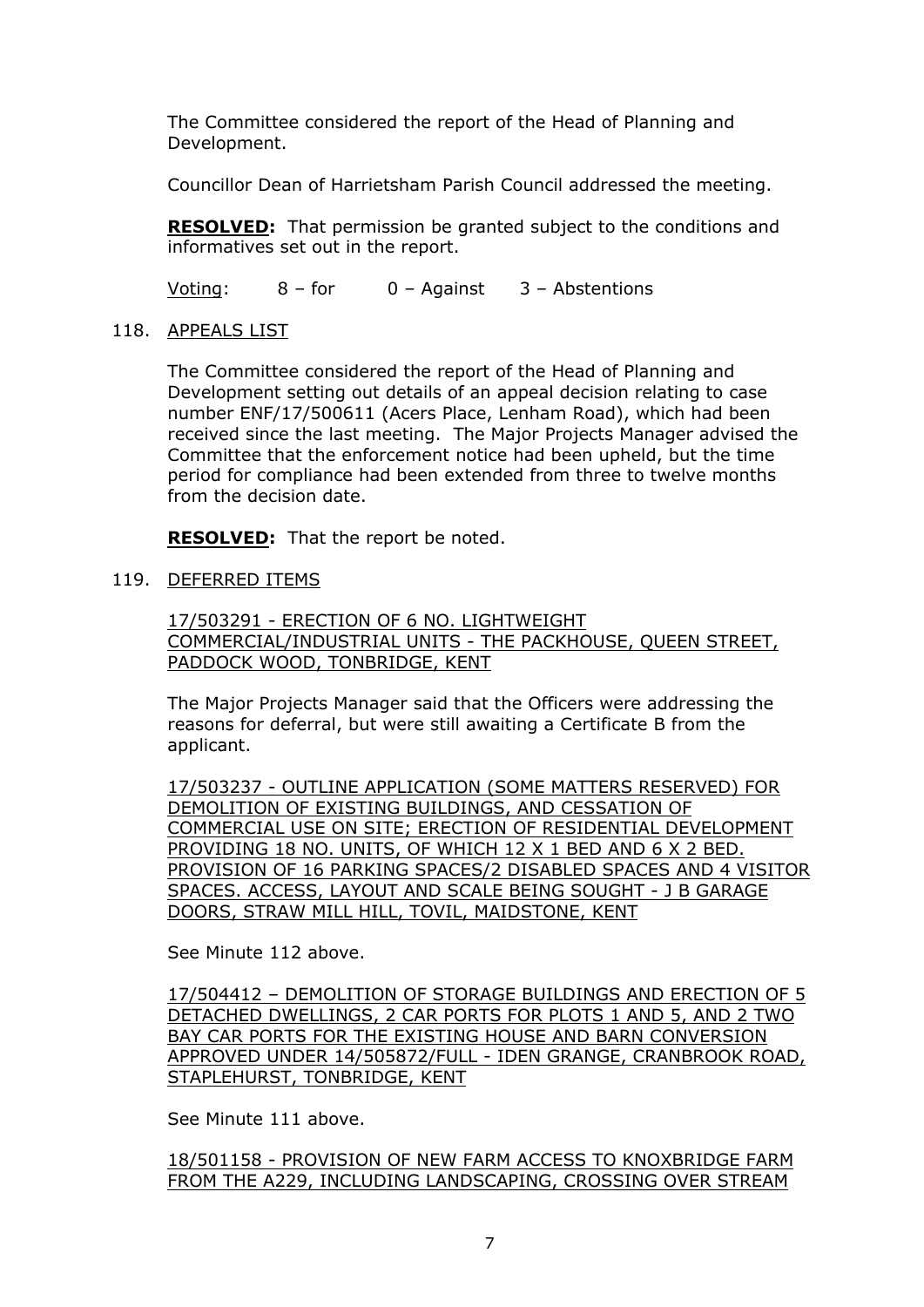### AND BARRIER (RESUBMISSION OF 16/508630/FULL) - KNOXBRIDGE FARM, CRANBROOK ROAD, STAPLEHURST, TONBRIDGE, KENT

See Minute 97 above.

18/501181 - VARIATION OF CONDITIONS 10, 16 AND 17 OF APPLICATION 16/508659/FULL (DEMOLITION OF EXISTING DWELLING AND ERECTION OF B8 WAREHOUSE BUILDING WITH ANCILLARY OFFICES, DOCK LEVELLERS, ACCESS, PARKING AND LANDSCAPING INCLUDING THE CREATION OF NEW WOODLAND AND ATTENUATION POND) - LAND SOUTH OF REDWALL LANE, LINTON, KENT

The Major Projects Manager said that it was the intention to report this application to the next meeting of the Committee on 6 September 2018.

## 120. EXCLUSION OF THE PUBLIC FROM THE MEETING

**RESOLVED**: That the public be excluded from the meeting for the following item of business because of the likely disclosure of exempt information for the reasons specified having applied the Public Interest Test:

### **Head of Schedule 12A and Brief Description**

Enforcement Tracker 2 – Identity of an Individual 6 (a) and (b) – Enforcement/Court Proceedings 7 – Prevention, Investigation or Prosecution of Crime

## 121. ENFORCEMENT TRACKER

The Committee considered the updated report of the Head of Planning and Development setting out the Enforcement Tracker which provided the current status of enforcement cases that had had formal notices served. It was noted that it was the intention to continue to report the Tracker to the Committee on a quarterly basis, and it would be updated to reflect outcomes. In response to questions by Members, the Senior Planning Officer (Enforcement) explained that:

- Once an appeal had been lodged, it could be 2-3 months to a year before a start date was received;
- Failure to comply with an Enforcement Notice was an offence that could result in the prosecution of the recipient of the Notice. When someone was found guilty of failing to comply with an Enforcement Notice, the fine could be unlimited;
- The Council could use a section 215 notice to require an owner or occupier to deal with the poor state of a listed building, and these cases would also be included in the tracker; and